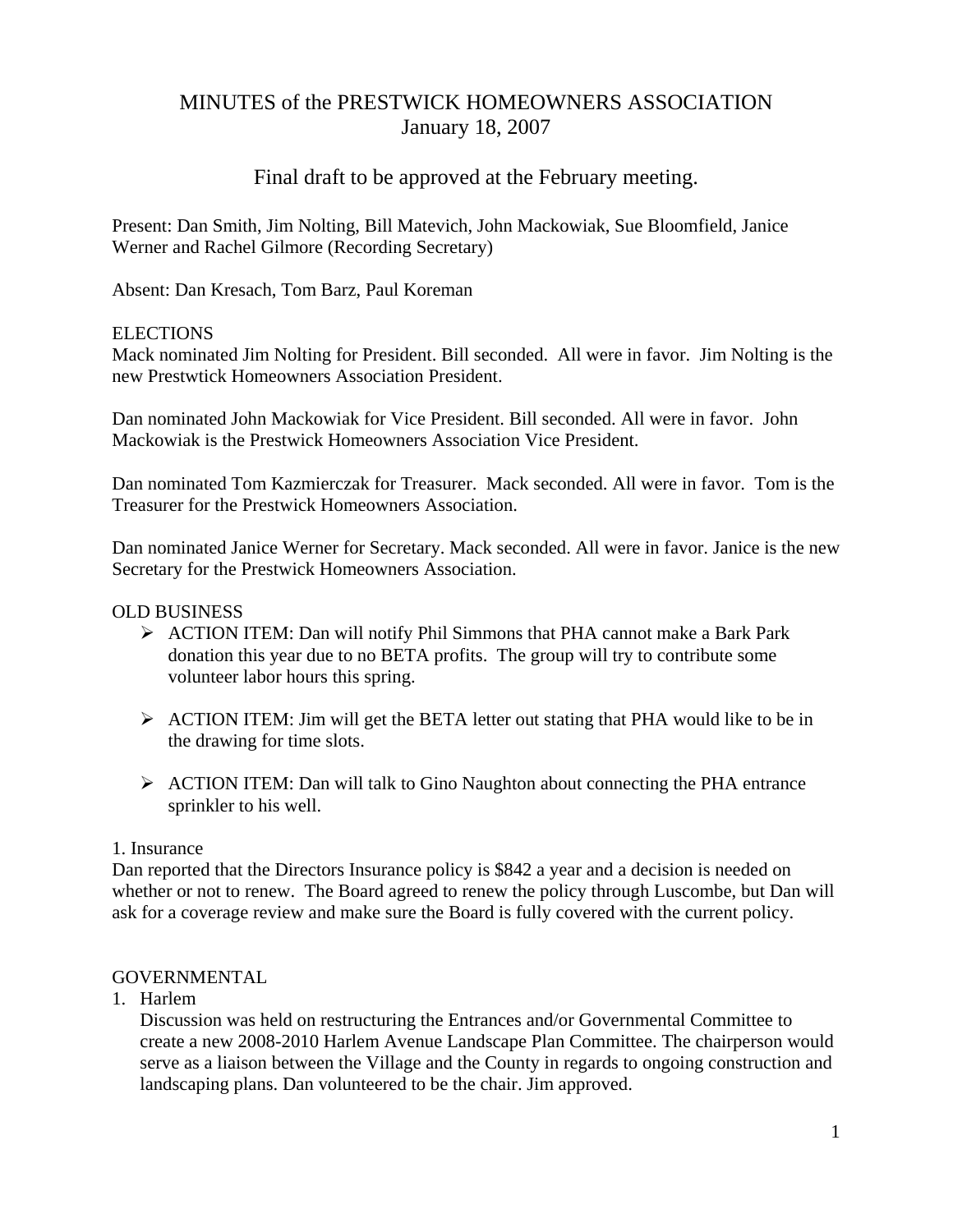¾ ACTION ITEM: Dan will follow up with Jerry regarding Harlem and PHA entrance landscaping and signage.

## 2. Special Service Area

The Board discussed pursuing the creation of a Special Service Area to ensure that everyone in Prestwick becomes a member of the homeowners association. This SSA would mean that everyone would have to pay the annual dues, as it functions like a special tax for a specific area. The Village has stated it would need a petition signed by 75-80% of the homeowners supporting the SSA before it would proceed in creating one.

 $\triangleright$  ACTION ITEM: Dan and Jim will notify Jerry that Prestwick wants to pursue creating an SSA when they meet with him.

3. The iron filtration plant will be operational by this summer. The Village will reconfigure the driveway per the PHA request and add landscaping.

### MEMBERSHIP

1. PHA Directory

Letters will go out to all Prestwick residents in February soliciting memberships.

- ¾ ACTION ITEM: Jim will update the last "Why Join PHA" letter that will be sent as the membership letter.
- ¾ ACTION ITEM: Bill will contact Repro about their printing/mailing schedule for the membership letter and will let Jim know the schedule.
- $\triangleright$  ACTION ITEM: Bill will contact Sue about getting the updated membership list disk to Repro for mailing the membership letters.

Dues will be due March 1 or 15, depending on how quickly Repro can get the letters out.

 $\triangleright$  ACTION ITEM: Rachel will edit the advertiser letter and form and send out to all Chamber members, to all Prestwick residents as part of the current newsletter and will give copies to Board members as needed for distribution.

Advertisers will be given the option of placing an ad in the directory and/or on the web site. Non-Prestwick resident advertisers will not be able to receive a copy of the directory since it is for residents only, but a copy of the ad section can be sent to them upon request.

### 2. Bylaws etc.

Discussion was held about questions regarding PHA governing documents and their validity and longevity. The Board agreed on the following: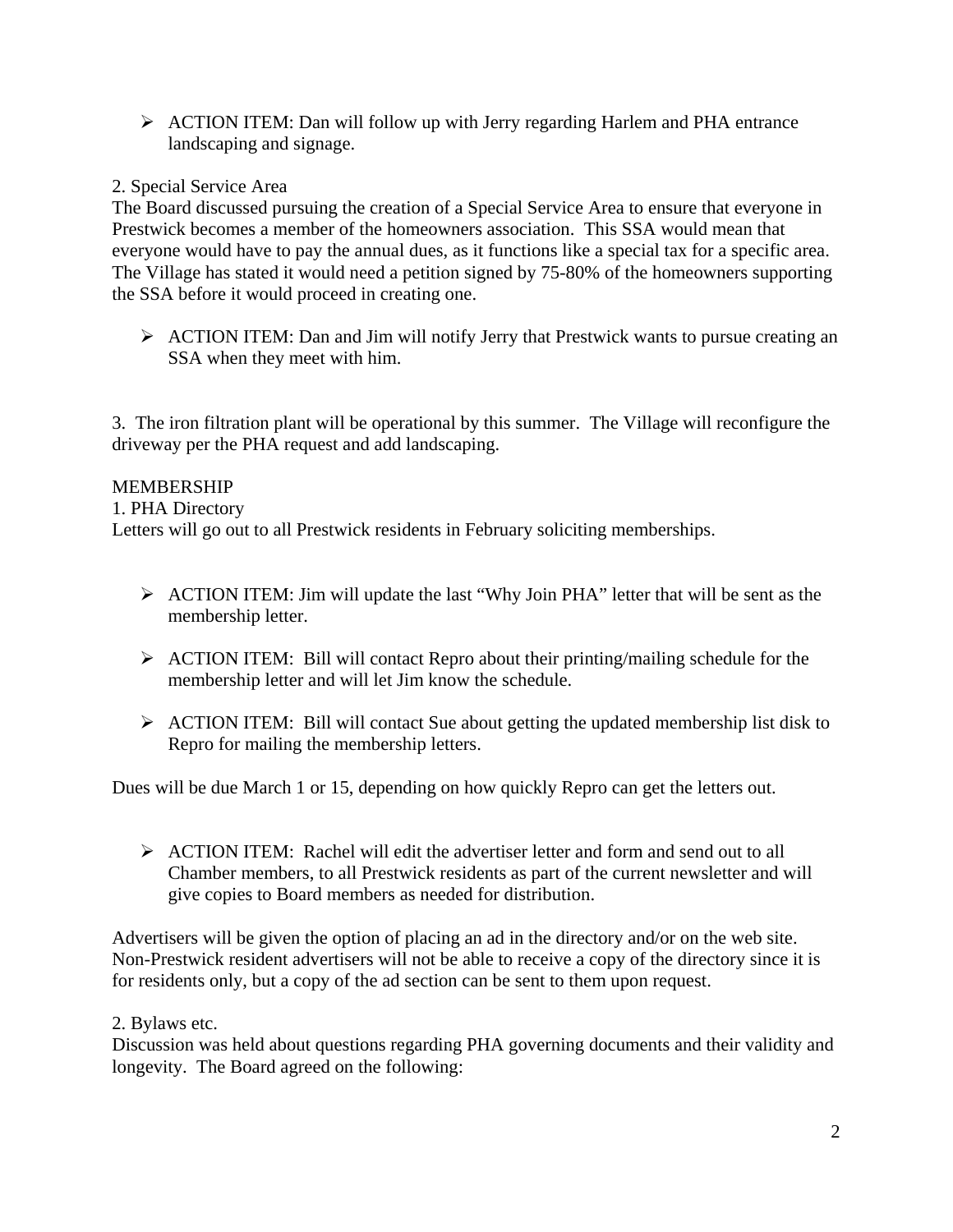- ¾ ACTION ITEM: Bill will ask Ray Rossi for a professional, paid assessment of:
	- a. the bylaws with him rewriting them as needed
	- b. the length of the PHA covenants
	- c. what power PHA has to go after code/covenant violators

### 3. Meet and Greet

Janice reported that she had trouble contacting new residents. Either she didn't get return phone calls or she had no phone number. The Board recommended waiting until the new membership list is created in March and then approaching people who haven't joined.

### 4. Newsletter

The Board reviewed the draft of the Winter 2007 newsletter. It will go out at the end of January. It will include the advertiser letter and ad request form as the center 2 pages.

## **SECURITY**

There was an armed robbery at the Walgreen's at Harlem and 30 in the parking lot in early January. They caught the robber. The victim was unharmed.

There continue to be code and covenant violations within Prestwick.

 $\triangleright$  ACTION ITEM: Dan and Jim are meeting with Jerry Ducay and will request that the Village send their code enforcement officer out to write tickets.

Dan reported that the Village is still pursuing their court case against the Lindsey family for the bridge they built.

The Board had no answer about the missing Century 21 signs other than to note that the signs may be in the right of way and still in Village jurisdiction, so maybe the Village is taking them down.

## **ENTRANCES**

Dan's brother is not available to do a hardscape plan.

- $\triangleright$  ACTION ITEM: Dan will ask Dean Vaundry if he is interested in bidding for a hardscape design plan.
- ¾ ACTION ITEM: Mack will find the old bid from Stan's Landscaping and see if he would want to rebid for a hardscape design plan..
- $\triangleright$  ACTION ITEM: Mack will call Harriet of the Garden Club to talk about PHA/Garden Club collaboration on entrances.

## ARCHITECTURAL REVIEW

1. The Thomura addition plans will be sent in this spring..